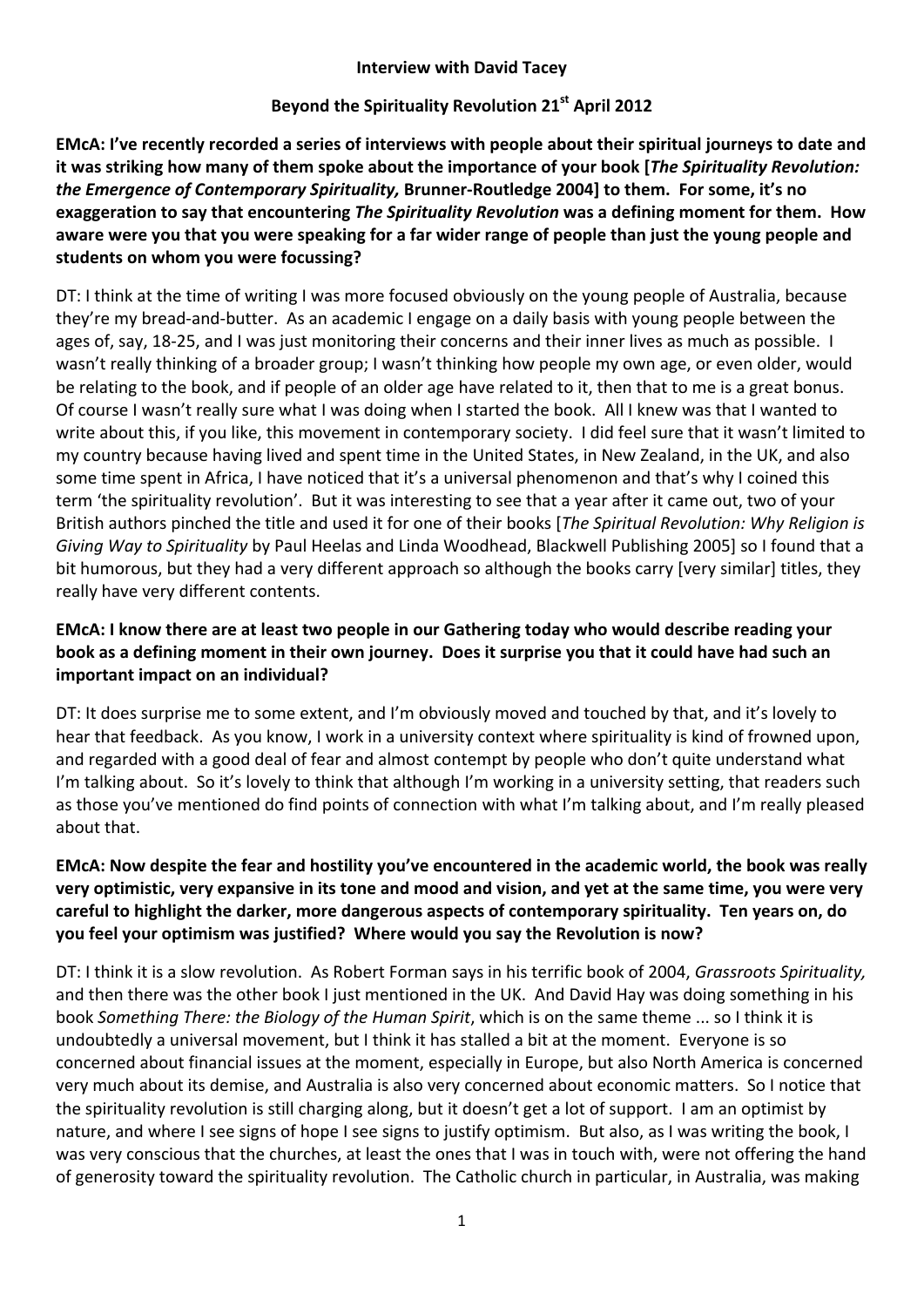disparaging comments, saying things like *spirituality is a waste of time.* And the Cardinal in Australia made the comment that *spirituality is an unnecessary adjunct to faith*, which is still resounding in my ears.

And I thought, *No! No! – I'm not going to be any part of this morbid attitude.* So I deliberately wrote it with an upbeat tempo – hopefully I didn't overdo it, because it does have its problems, but I think it's a legitimate social movement and has a great and almost wonderful future.

# **EMcA: Do you think that future is possibly enhanced by the fact that the movement is, in a sense, being driven underground, because the froth-and-bubble has now lapsed, it's going to be the sort of hard-core perpetrators, if you like, who will carry it forward in a less visible way?**

DT: Yes, I think some of the froth-and-bubble is what is often called the New Age movement. I'm not sure about in the UK – I haven't visited the UK for the last couple of years – but here in Australia, the New Age movement seems to have run out of steam to a large extent and I think that's kind of a good thing ... I mean, I'm a little prejudiced, but it takes it [spirituality] all too lightly and mistakes spirituality for narcissism, whereas spirituality ought to be the opposite of narcissism, and a way to break out of narcissism. And another thing, by the way, that's shifted since I wrote the book, that I've become more aware of, is spirituality operating in the established traditions, particularly at grassroots level, not so much at the level of Cardinals and bishops – there's not a lot of joy there for spirituality, though Rowan Williams is an exception. But at the grassroots level I'm noticing that communities and local parishes are actually getting much more interested and that's fascinating to me. It's as if it took the secular spirituality movement, which is what I was largely writing about in the book, to jolt the religious institutions into recognising the lack of, or the need to focus more on, spirituality in their own traditions. And I think that's kind of neat, as the Americans would say, that something outside the churches has actually stimulated the churches to more activity in this field.

# **EMcA: As far as I'm aware, your book was the first to highlight the seriousness of this particular spiritual path – the discipline and the conscientiousness of those involved – and I remember being very struck when you wrote that** *Thy will be done, not follow thy bliss, is the hallmark of authentic spirituality.* **Has your confidence in the seriousness of contemporary spirituality been vindicated in the last ten years?**

DT: That's a really tough question, and a good question. One thing I think I can comment on is this: as spirituality becomes more popular, there is the danger that it becomes sort of normalised, and the sense of mystery, or sense of surprise in it, the sense of being encountered by another Voice, another Will, is in danger of being lost. And I guess that's what the churches have feared all along, frankly, and I can see now, in hindsight, why the churches have been so disparaging towards personal spirituality, because it can easily get derailed. We don't have too many checks and balances in place to make sure we get back on track, and yes, I think the hallmark of any authentic spirituality is definitely the phrase *Thy will be done,*  NOT *My* but *Thy!* And as spirituality becomes more common and more popular, that difference between the personal will and the Divine will, I think gets lost or blurred. People talk about *my spirituality* you know, as if it's something that is entirely theirs, and it's not seen as a gift, or as coming from a sense of grace if you like. So the danger is in losing the special nature of it. We have to remember that the word *spirituality* comes from the word *spirit* and that *Spirit* is *Other* than the personal will, not just part of the personal will. So there has to be a sense of tension or dialogue and I see that being potentially lost in the popularisation process.

**EMcA: You write in the book about the loss of lights and illuminations that the traditions used to provide, and the need to re-establish methods to bring in light and illumination to this more personal journey. What advice would you have for people who are committed to this new form of journey but recognise their need for lights and illuminations along the way – because it's often a very lonely, isolated pursuit, isn't it?**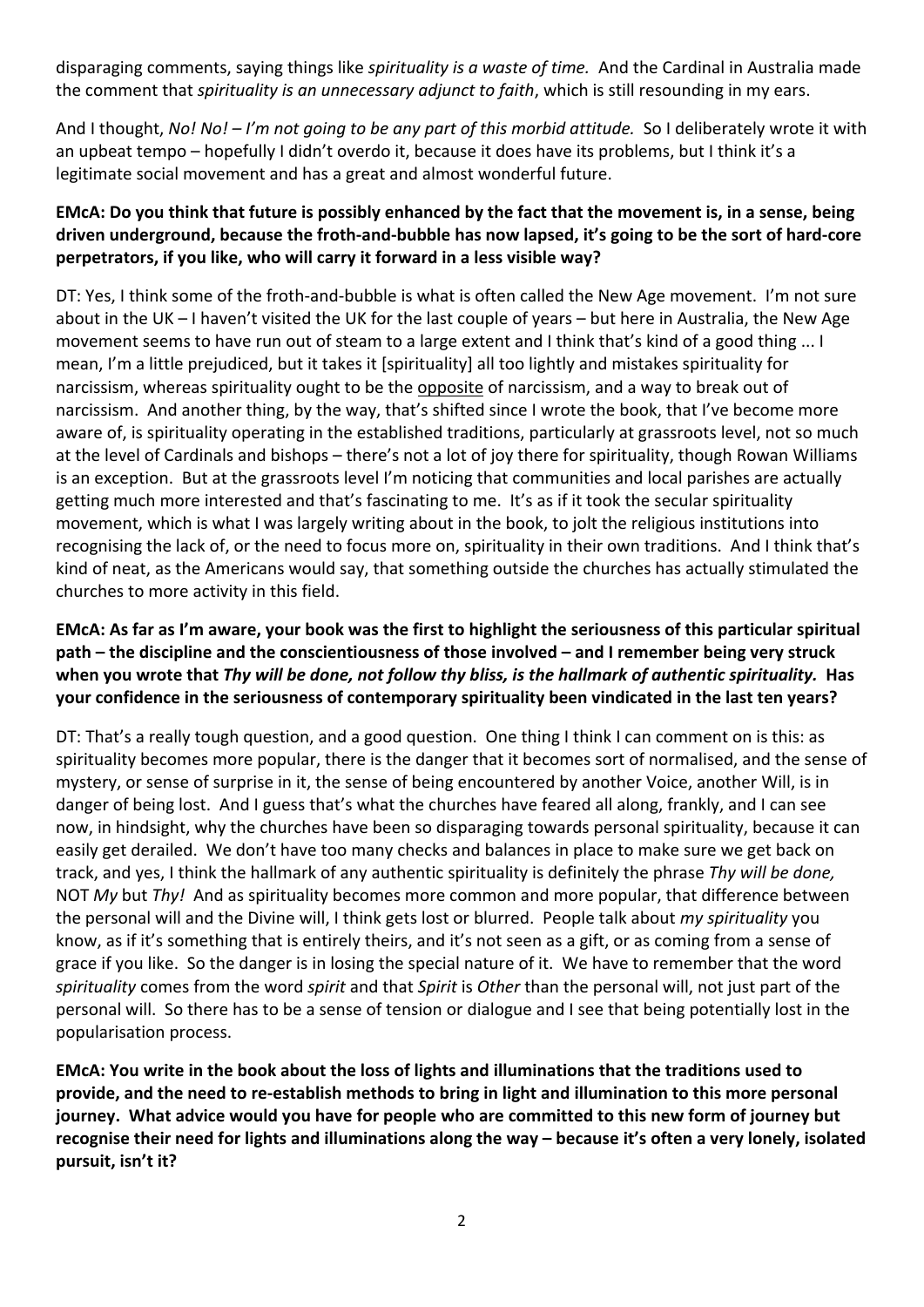DT: Yes, it is, and it's ironic because most people define spirituality as connectedness. It's so ironic if our search for connectedness leads to disconnectedness, to alienation. And I have seen that in some of my students: they'll say *I'm on the spiritual journey* and I say *that's great, marvellous, and good luck to you*, but all of a sudden their lives are totally lonely and bereft. They haven't, perhaps, done enough in terms of finding community, finding friends, finding fellowship. But I think what Bernadette Flanagan is doing in Dublin is of interest to me – that's what she calls *The New Monasticism –* and one of the slogans of my work now is *Bring the monastery to the street.* We do need those techniques, those methods; we need all the help we can get, and the monasteries are full of these kinds of help, and it's very important that we try to encourage the monastic orders, and people associated with those orders, to share what they have with the general public as much as possible, because of the need for help, and signs of guidance and direction. I think that is happening, and it's interesting that in Australia a lot of Protestant churches – to my surprise – are very interested in the new monasticism. I jokingly said to a Baptist pastor the other day: *But you've never had a monastic background!* And he reminded me that we all share the same background, and that Christianity didn't begin in the  $16<sup>th</sup>$  century and he sees the monastic tradition as something the Baptist church can draw on. Ray Simpson, from Holy Island, has been here a number of times and a lot of people are very interested in what he's got to say about the new monasticism.

## **EMcA: So would you say more generally that part of the future of contemporary spirituality is going to involve a re-negotiation with the tradition? A re-navigation of that relationship between the contemporary spiritual search and what the traditions have to offer?**

DT: Yes, I do think that, and I also think we've been here before in the Christian tradition. If you look back again at the  $16<sup>th</sup>$  century, that's the century which has been pivotal. That's the century when you had Teresa of Avila and John of the Cross coming up with their paths of interiority. You know, Teresa of Avila's *Interior Castle*, and then having some of that work drawn into the institutions by Ignatius of Loyola. And that's because at the time, the rise of science, the rise of education, the rise of the so-called intellectual enlightenment, made people query and doubt the received wisdom of the traditions and so in other words, I think that whenever there is a period of decadence, if you like, or dullness and deadness in the traditions, it is often the mystical pathways that serve to vivify and enliven those traditions. So, in a sense, I don't think there's anything new, really, about what we're experiencing at the moment. It's just that we have old, ailing institutions that need to be re-introduced to their own interior lives, and the fact, as I said before, that this seems to be happening through the experience of youth, quite spontaneously, and that youth who don't have any connection or affiliation, or even affection, for the tradition, are coming up with this – I find that quite marvellous. Like David Hay says in the UK, the spiritual urge is *ineradicable*, that's the word he uses a lot in his work, and I find that a very interesting and a very heart-warming word. You can't get rid of it, it's there. I don't want to say it's *hard-wired* – the Americans say it's *hard-wired* – I'm not sure about that because that's talking the language of science, but it's certainly innate. As Mircea Eliade would say: *it's innate*, and I do find that a source of optimism, and if the traditions can connect with that, that's marvellous.

## **EMcA: And this re-engagement with interiority – does it have an essential outworking in theology? One of the interesting strands in your book was that theology in the future would need to be – I think you used the word** *theopoesis.* **A developing, evolving theology, rather than a fossilised one. What is the relationship between interiority and evolving theology?**

DT: Yes, I think there's an important relationship between them. I mean, it's evolving theology that makes sense of our experience. It was St Anselm who defined theology as *faith seeking understanding* and I think that continues today and I think your might say it's more *spirituality seeking understanding* that we need now, and I think that process – *theopoesis –* is very important. Karl Rahner started it, very much, in 1950s, 60s, 70s. Recently I've been getting steeped in the work of William Johnston, who was a Jesuit living in Tokyo, and spent most of his life living in Japan. His book, *Mystical Theology* [check title]*,* seems to me to be very much a trail-blazer in terms of the kind of theopoesis that's needed in order to track what's going